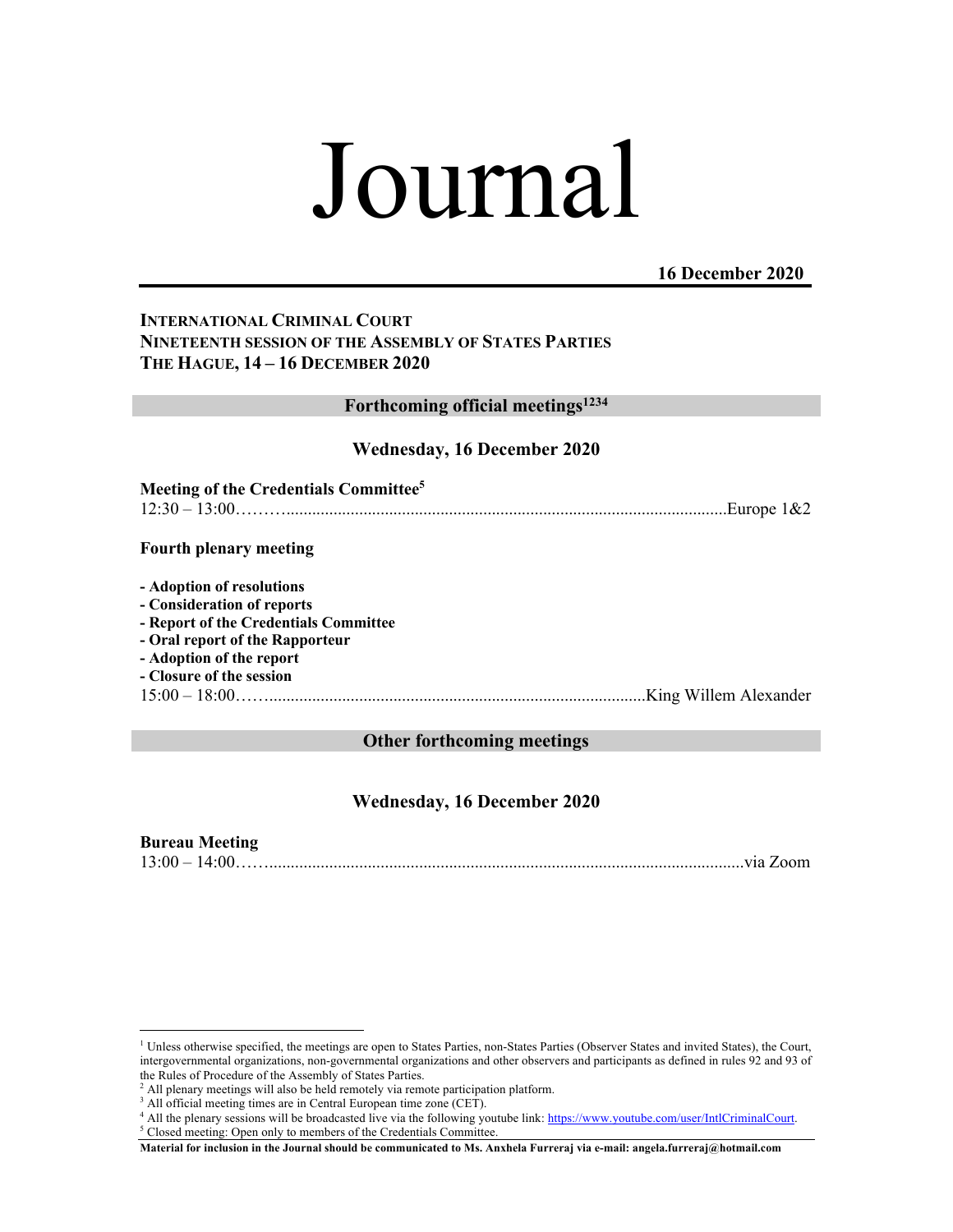#### **Announcements**

#### **Free WiFi is available in the building.** Password: "worldforum"

#### **Nineteenth session documentation, including daily updated ASP Journal can be found on the website of the Assembly at: https://asp.icccpi.int/en\_menus/asp/sessions/documentation/19th%20session/Pages/default.aspx**

#### **Guidelines for the preparation and conduct of sessions of the Assembly**

The Guidelines adopted by the Bureau of the Assembly of States Parties on 15 November 2018 regarding side events, general debate and documents can be found on the website of the Assembly at the following link:

#### https://asp.icc-

cpi.int/iccdocs/asp\_docs/ASP17/Guidelines%20preparation%20and%20conduct%20of%20ASP% 2029Nov2018.1200.pdf.

#### **Paper-less Assembly session**

Given the COVID-19 related risks, the Assembly will strive to have a paper-less approach. Written statements will not be distributed in the conference room.

#### **Prepared statements**

Speakers at the Assembly of States Parties are advised that providing in advance digital copies of prepared statements which they intend to read out in the Assembly greatly facilitates the work of the Secretariat. Although interpretations rely upon the statement actually delivered, copies of texts help interpreters to correctly render details and nuances. Speakers are therefore encouraged, whenever possible, to provide copies of their statements, as early as possible in advance of delivery.

Delegations are thus invited to send by e-mail an electronic copy of their statement(s), in one or more of the four official languages, to ensure timely posting of the text on the Assembly website. Statements should be sent to:  $asp@icc\text{-}epi.int.$ 

#### **Requests for side events**

There will be no in-person side events. The side events will be held only in virtual form.

Side events co-hosted by at least one State Party will be included in the ASP Journal. Organizers will need to submit to the Secretariat the information on side events: title, date, time

(The Hague & New York), list of hosts/sponsors (including at least one State Party), a contact point with an email address for each event and a link as well as any other necessary login credentials to the event.

Please kindly note that the Secretariat does not send invitations to side events. The invitations should be sent by organizers for their respective side event.